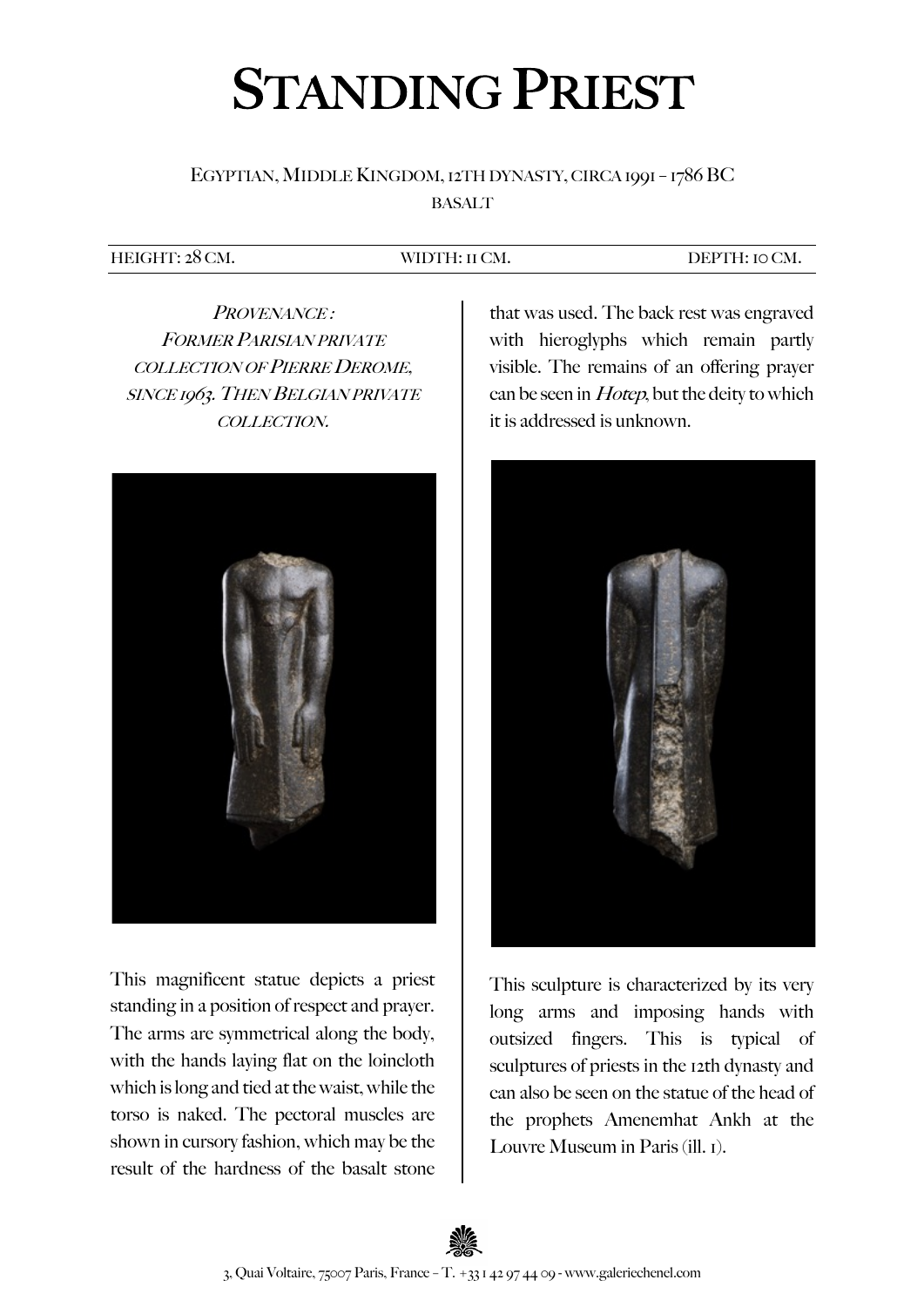

Another characteristic element is the fact that the loincloth is very geometrically shaped, forming a triangle at the front. A statue on display at the Allard Pierson Museum in Amsterdam shows similar traits to ours (ill. 2). It features the same exaggerated limbs and geometric garment as the depictions of Pharaoh Amenemhat III, although his loincloth is flat and not pointed at the front (ill. 3).

During the Middle Kingdom, local temples changed in status and began to house statuettes of individuals that were previously placed in tombs. Funeral rites then began to take place in temples, which brought with it the development of a new form of art and the appearance of different models of sculpture, as can be seen in our work. The upright position with the hands laid flat was also used to depict Pharaohs, as was the case with Amenemhat III. Indeed, the depiction of him as a priest was a form of public propaganda, placing him as an intermediary between the mortals and the gods.